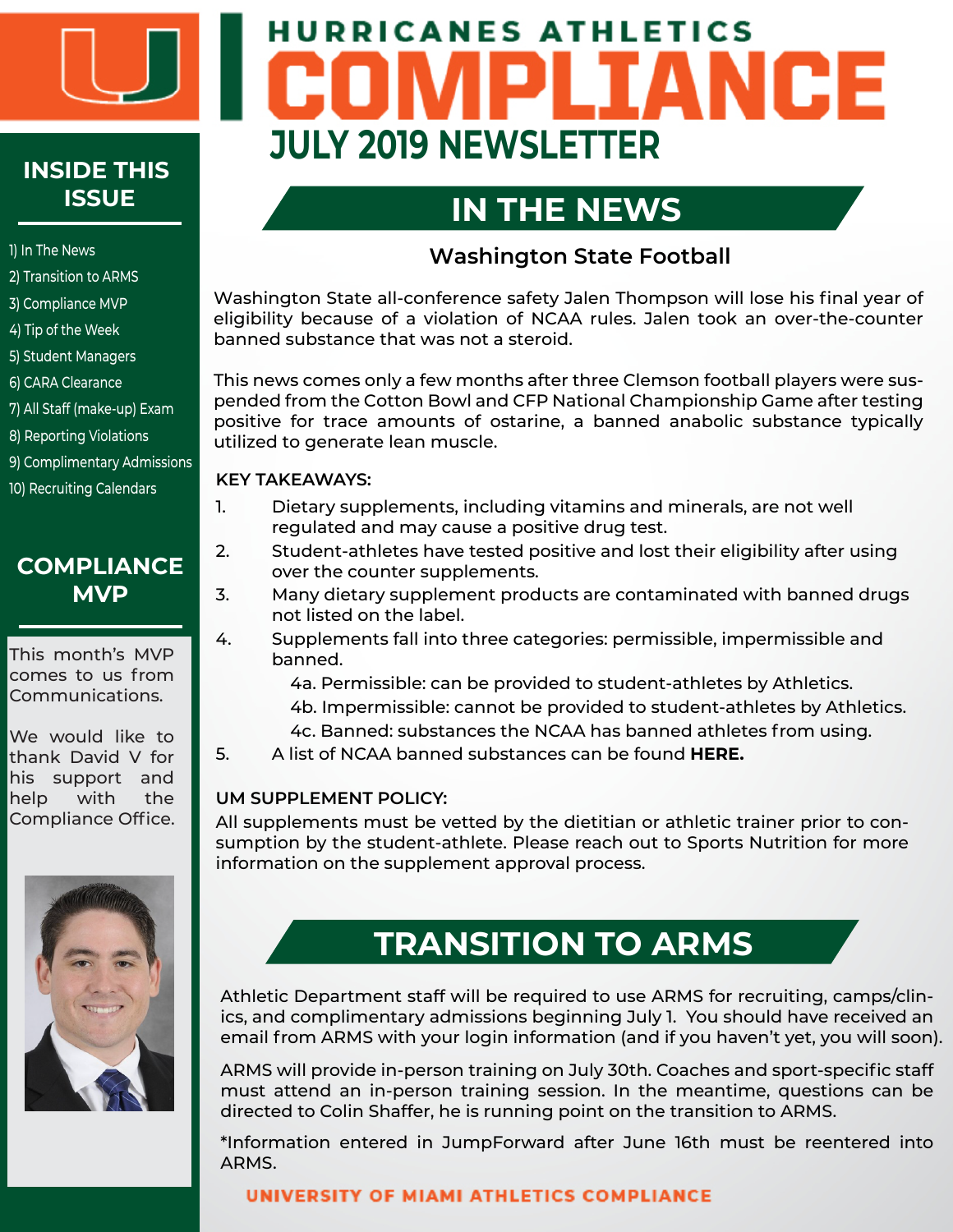

#### **Men's Basketball**

A prospect may not make an unofficial visit during the month of July.\*

\*Does not apply to NLI Signees

All communication with prospects, prospects' relatives, legal guardians, coaches or any IAWP is prohibited during the July evaluation periods. This extends to calls, texts, and emails, as well as on and off-campus contact.\*

## **STUDENT MANAGERS**

**A manager is any individual who performs managerial duties (e.g., equipment, laundry, hydration). Student-managers must be enrolled in a full-time program of study.** 

- Undergraduates: Full-time = 12 credit hours/semester.
- Graduate students: Full-time = 9 credit hours/semester.

Student-managers may participate in limited on-court or on-field activities (e.g., rebounding during warm-up) involving student-athletes on a regular basis. **Managers may not** provide instruction to student-athletes, participate in CARA (e.g., practice player), or observe voluntary workouts.

#### **MANAGER APPROVAL PROCESS**

- Complete the IAWPSA Review Form and Student-Manager Agreement
- Attend a New Hire Orientation with Compliance
- Coach must submit an updated Staff Declaration (available on Teamworks under Files)
- Returning managers must annually complete the Student-Manager Agreement and attend a Compliance Orientation.

**Managers may not participate in managerial duties until Compliance approves the hire (approvals will be sent out via email).**

## **CARA CLEARANCE**

#### **COMPLETE UM & NCAA**

#### **FORMS**

Student-athletes must complete their required compliance forms in Teamworks by going to Miami.Teamworksapp.com and logging in with their Cane ID and password.

#### **ATTEND COMPLIANCE MEETING**

Student-athletes must attend the beginning of the year compliance education meeting.

Dates and times TBD.

#### **RECEIVE MEDICAL**

#### **CLEARANCE**

Student-athletes must pass their physicals and the Compliance Office must receive medical clearance from the sports medicine staff.



#### **ALL (NONCOACHING) STAFF COMPLIANCE EXAM**

Compliance will be administering the all staff (make-up) exam on **Wednesday, July 17th at 4:00 p.m. in the Schwartz Auditorium.** There will be a 20 minute review followed immediately by the exam. This is the final opportunity and required for all non-coaching staff that could not make the previous date.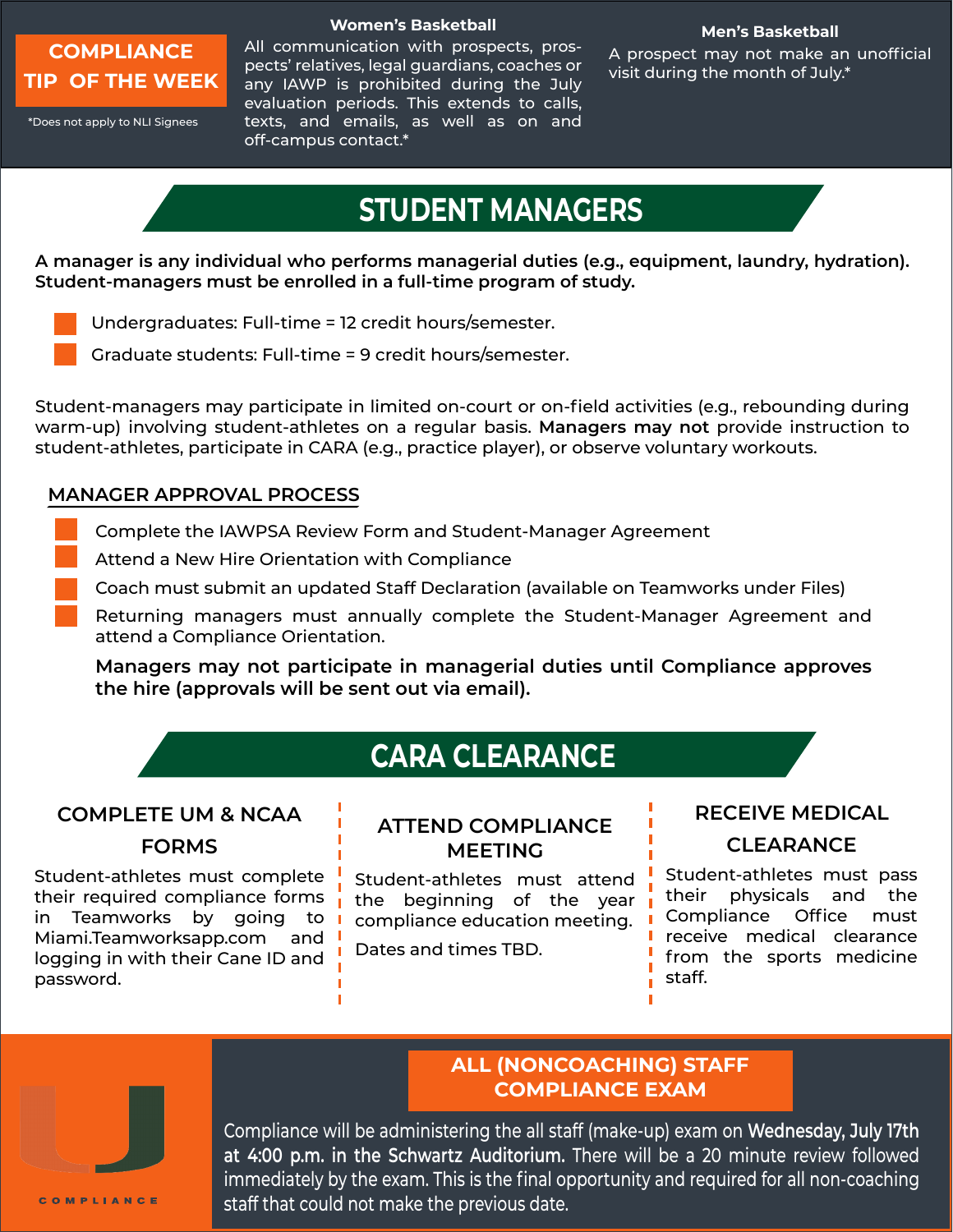#### **REPORTING VIOLATIONS**

All known violations are required to be submitted to Craig Anderson or Blake James. If you are aware of a violation, recruiting or otherwise, please make sure that one of these two individuals is informed.

| <b>COMPLIMENTARY ADMISSIONS</b>                                                                   |                                                                                                                                                                                                                             |                                                                                                                                      |  |  |  |
|---------------------------------------------------------------------------------------------------|-----------------------------------------------------------------------------------------------------------------------------------------------------------------------------------------------------------------------------|--------------------------------------------------------------------------------------------------------------------------------------|--|--|--|
| <b>STUDENT-ATHLETES</b><br>(16.2.1.1)                                                             | <b>PROSPECTS</b><br>(13.6.7.2, 13.6.7.3)                                                                                                                                                                                    | <b>HIGH SCHOOL COACH</b><br>(13.8.1)                                                                                                 |  |  |  |
| May receive four (4) compli-<br>mentary tickets for each home<br>or away contest in their sports. | May receive up to five (5) com-<br>plimentary tickets during an<br>official visit to any regular-<br>season home game. Effective<br>8/1/19                                                                                  | May receive a max of two (2)<br>complimentary admissions to<br>any home athletics events<br>located within 30-miles of UM.           |  |  |  |
| May receive up to six (6) tickets<br>for post-season competition<br>(ACC/NCAA tournaments).       | May receive up to three (3) com-<br>plimentary tickets during an<br>unofficial visit to any regular-                                                                                                                        | department<br>*Athletic<br>staff<br>otherwise<br>members<br>are<br>prohibited from entertaining a<br>high school or two year college |  |  |  |
| Student-athletes may not sell<br>or exchange their tickets for<br>anything of value.              | season home game.                                                                                                                                                                                                           | coach on or off-campus.                                                                                                              |  |  |  |
| Managers may not transfer<br>their complimentary tickets to<br>student-athletes.                  | Prospects from a non-tradition-<br>al family may receive up to five<br>(5) complimentary admissions<br>during an unofficial visit to any<br>regular-season home game. The<br>additional two tickets are for<br>stepparents. |                                                                                                                                      |  |  |  |
|                                                                                                   | As long as tickets are purchased<br>at face value, tickets for seats<br>adjacent<br>to complimentary<br>seats may be reserved for imme-<br>diate family members accompa-<br>nying a prospect.                               |                                                                                                                                      |  |  |  |
|                                                                                                   | <b>COMPLIMENTARY ADMISSIONS MUST BE ISSUED THROUGH A PASS LIST</b>                                                                                                                                                          |                                                                                                                                      |  |  |  |

- **SEATING MAY ONLY BE PROVIDED IN THE GENERAL SEATING AREA OF THE FACILITY**
- **PHOTO ID IS REQUIRED FOR ADMISSIONS**
- **PRESS BOX, SPECIAL BOX(ES), OR BENCH AREA SEATING IS PROHIBITED.**

Fall Stipend Distribution **Schedule** 

**August 14, 2019 September 19, 2019 October 24, 2019 November 21, 2019 December 19, 2019**